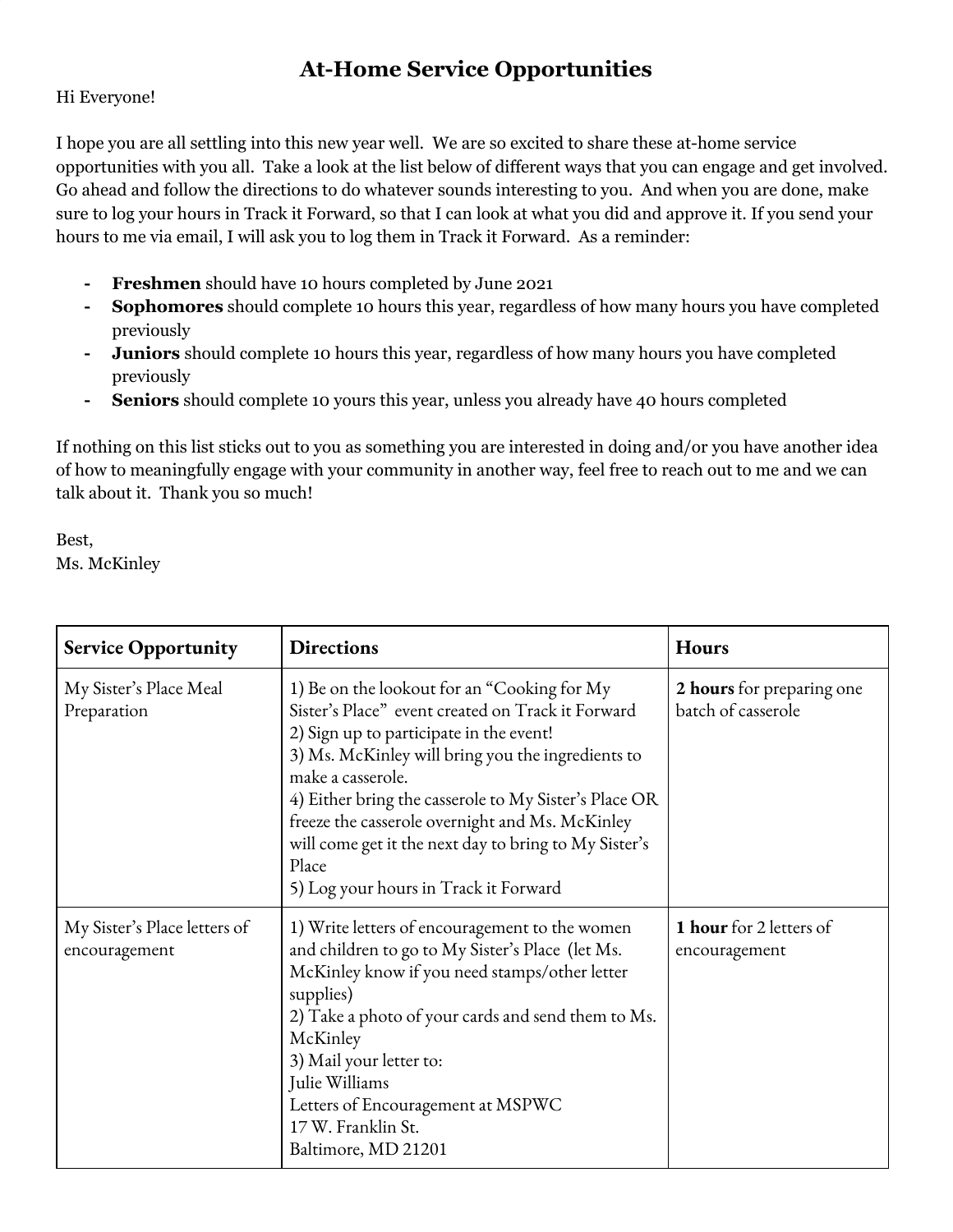|                                 | *Julie will distribute the letters<br>4) Log your hours in Track it Forward                                                                                                                                                                                                                                                                                                                                                                                                                                                        |                                                                                                                                                                                      |
|---------------------------------|------------------------------------------------------------------------------------------------------------------------------------------------------------------------------------------------------------------------------------------------------------------------------------------------------------------------------------------------------------------------------------------------------------------------------------------------------------------------------------------------------------------------------------|--------------------------------------------------------------------------------------------------------------------------------------------------------------------------------------|
| <b>Activist Research</b>        | 1) Identify an activist that you admire and find a<br>quote by them<br>See examples of activists here<br>2) Write 1 page double spaced about how this<br>quote influences your outlook on service, social<br>justice and/or spirituality<br>See an example of an activist essay here<br>3) Email your page to Ms. McKinley<br>4) Log your hours in Track it Forward                                                                                                                                                                | For 1 page of writing, you<br>will receive 1 hour of<br>service                                                                                                                      |
| Documentary Viewing             | 1) Ms. McKinley will create an event on Track it<br>Forward and you can RSVP to attend this event<br>2) Follow the zoom link sent to you at the time you<br>signed up for and watch watch the documentary<br>3) Sign onto zoom again for the next day for the<br>follow up discussion on the documentary with your<br>classmates<br>4) Log your hours in Track it Forward                                                                                                                                                          | For participating fully in the<br>documentary viewing, you<br>will receive 3 hours.<br>**note: you cannot attend<br>either the viewing or the<br>discussion, you must attend<br>both |
| Racial Justice Advocacy         | 1) Follow this link to the Innocence Project website<br>For visiting the website and<br>signing two petitions, you<br>and scroll down to "Help Sign Petitions"<br>will receive a 1 hour of<br>2) Scroll through and see if there are any petitions<br>you would like to sign<br>service.<br>3) If there are, then sign them and take a screenshot<br>and email it to Ms. McKinley<br>4) Log your hours in Track it Forward                                                                                                         |                                                                                                                                                                                      |
| Advocacy for DACA<br>Recipients | 1) Visit this website to read about the importance of<br>For the completion of the<br>protecting DACA recipients.<br>email to your<br>2) Fill out the personal information at the bottom<br>representatives, you will<br>of the page which will take you to an email<br>receive 1 hour of service.<br>formatted to send to your representatives in<br>Congress.<br>3) Send Ms. McKinley a screenshot by email to<br>show the completion of the email. It should look<br><u>like this.</u><br>4) Log your hours in Track it Forward |                                                                                                                                                                                      |
| Smithsonian Transcriptions      | 1) Follow this link and read through the<br>instructions on how to transcribe<br>2) Click the "sign up" tab and make an account<br>using your Cristo Rey email<br>3) Once you have created your account, scroll to<br>"Browse Projects" and choose a topic from the list<br>that interests you<br>*if you cannot find a topic that you find interesting,<br>reach out to Ms. McKinley because we have some                                                                                                                         | When you log your hours<br>into Track it Forward,<br>record the amount of time<br>you spent working on the<br>transcription<br>(We are trusting you to be<br>honest with this!!)     |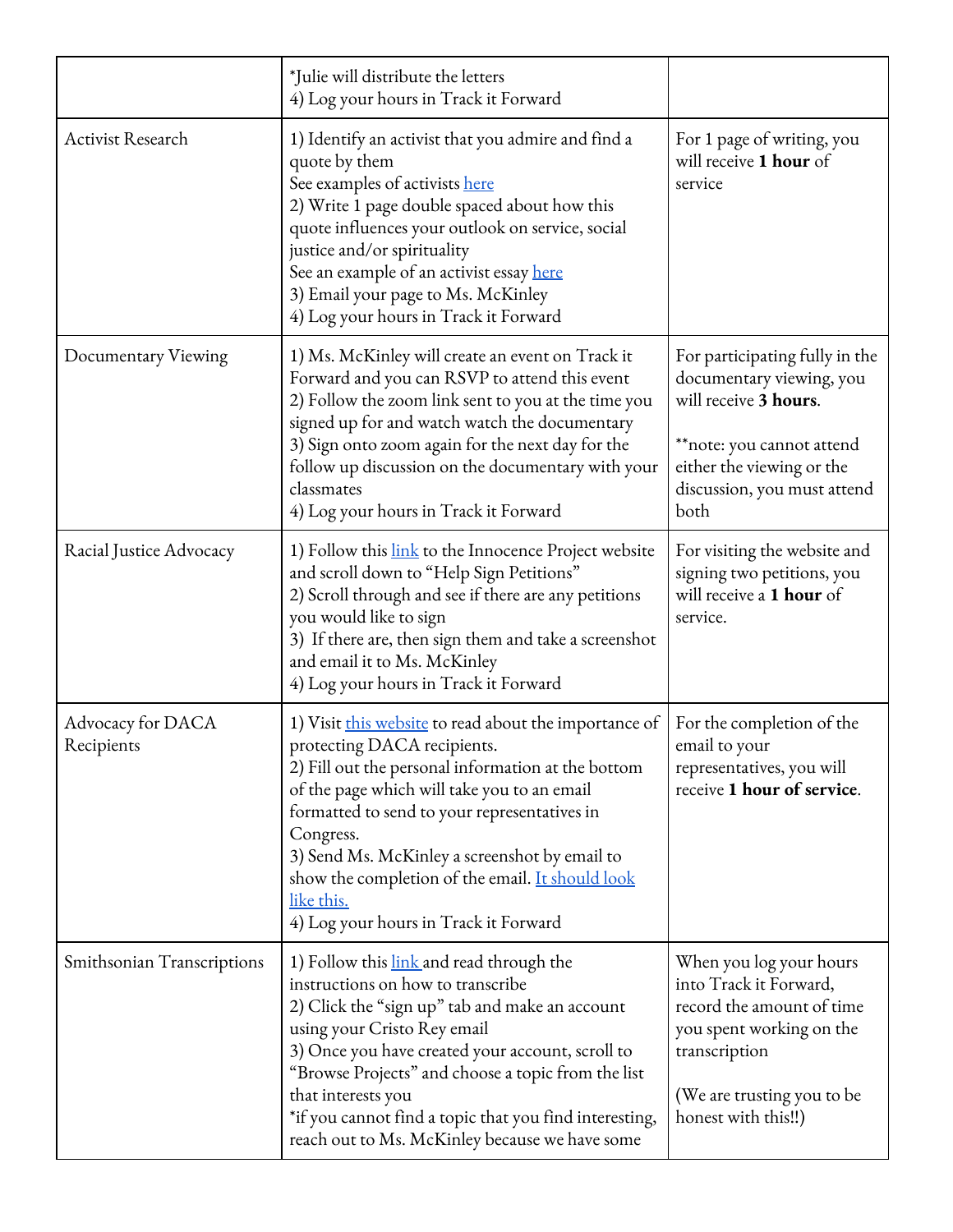|                                        | other sites that you could transcribe<br>4) Work on the transcription<br>5) Enter how much time you worked on the project<br>into Track it Forward                                                                                                                                      |                                                                                                               |
|----------------------------------------|-----------------------------------------------------------------------------------------------------------------------------------------------------------------------------------------------------------------------------------------------------------------------------------------|---------------------------------------------------------------------------------------------------------------|
| Environmental Justice Quiz             | 1) Follow this link to take a quiz on environmental<br>justice<br>2) Make sure to answer each question, and look<br>over your results after you submit it<br>3) Email Ms. McKinley 3 sentences about what you<br>learned from taking this quiz<br>4) Log your hours in Track it Forward | For the completion of the<br>quiz and 3 sentences sent to<br>Ms. McKinley, you can earn<br>1 hour of service. |
| Jesuit Martyrs Prayer Service          | 1) RSVP to Jesuit Martyrs Prayer Service event on<br>Track it Forward<br>2) Attend the event at 3:30pm on 11/16<br>3) Log your hours in Track it Forward                                                                                                                                | For attending the prayer<br>service, you can earn 1 hour<br>of service.                                       |
| Jesuit Martyrs follow-up<br>discussion | 1) RSVP to Jesuit Martyrs Prayer Service event on<br>Track it Forward<br>2) Attend the discussion at 3:30pm on 11/17<br>3) Log your hours in Track it Forward                                                                                                                           | For attending the<br>discussion, you can earn 1<br>hour of service.                                           |